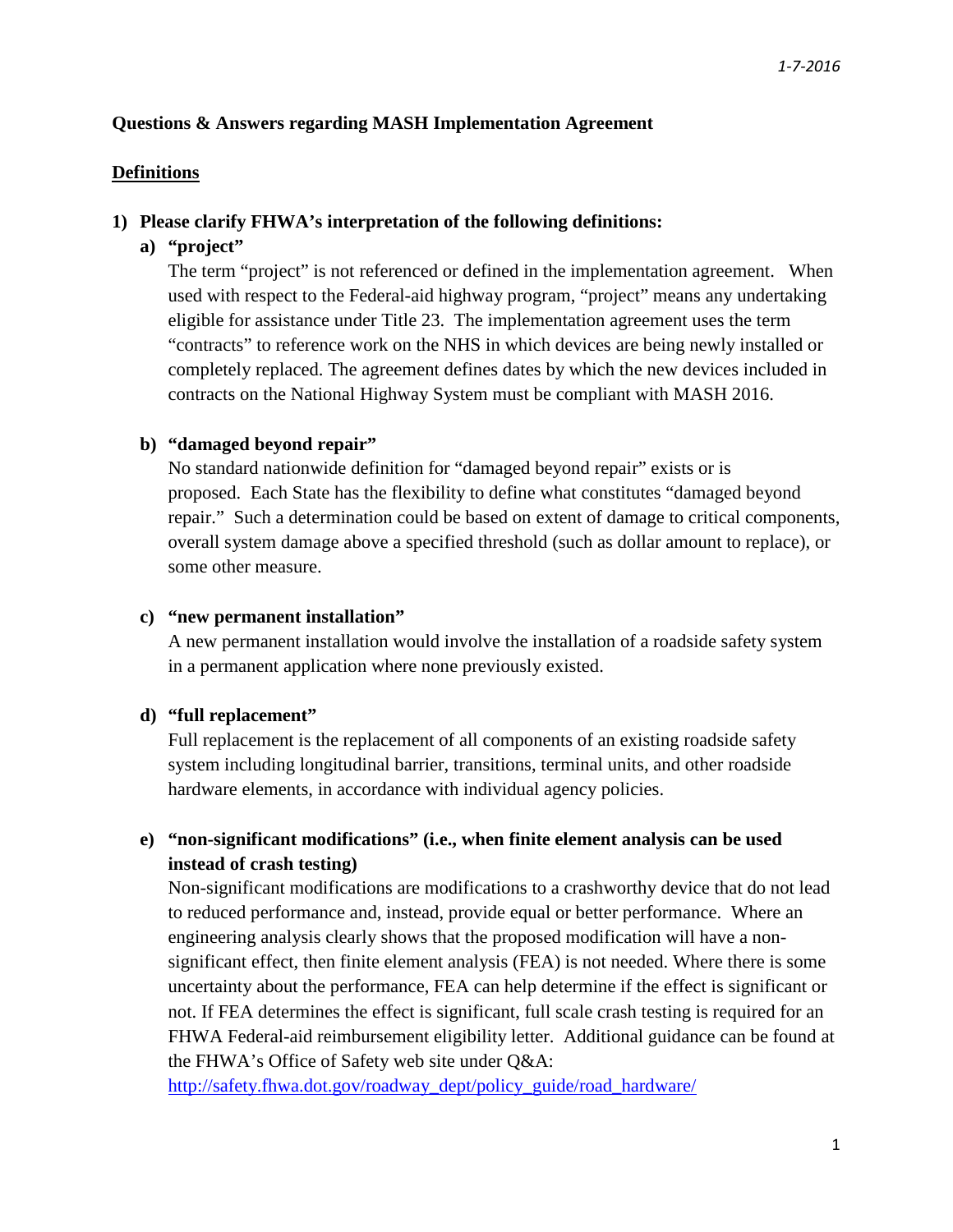**2) What is the definition of "portable"? When pre-cast concrete barrier is attached to the roadway surface, is it "portable"?** 

A portable barrier is a barrier that is intended to be moved to a new location at a future time. A barrier that is temporarily attached to the roadway would be considered portable if the eventual plan is to move it to a new location. Pre-cast barriers and other barriers installed permanently under a contract let after December 31, 2019, should be compliant with MASH to be eligible for Federal-aid reimbursement.

# **3) What entity will finalize these definitions: the State, FHWA Division Office, or FHWA HQ?**

The definitions for "damaged beyond repair," "new permanent installation," and "full replacement" will be finalized by the individual State agency in cooperation with the FHWA Division Office. "Non-significant modifications" will be determined by FHWA's Office of Safety in consultation, as needed, with AASHTO's Technical Committee on Roadside Safety (TCRS).

# **4) Once defined, will States have adequate flexibility to apply these definitions to the multitude of situations that are likely to arise?**

The joint AASHTO/FHWA implementation agreement is intended to provide the general terms by which the States and FHWA have agreed to implement MASH. Not every situation can be addressed in a general agreement. The intent is to provide flexibility to the States to address the unique situations as they arise, considering the overall goals of the agreement and the implementation dates.

## **5) How will FHWA assure consistency of interpretation and consistency of implementation at its Division offices nationwide?**

The terms of the implementation agreement, including compliance dates, will be the same across the country. FHWA Division Offices will not have discretion to deviate from the agreement's terms and dates.

### **Dates**

**6) What, exactly, are FHWA's proposed dates for the implementation of MASHcompliant devices within the various categories of roadside hardware?**  See the AASHTO/FHWA joint agreement.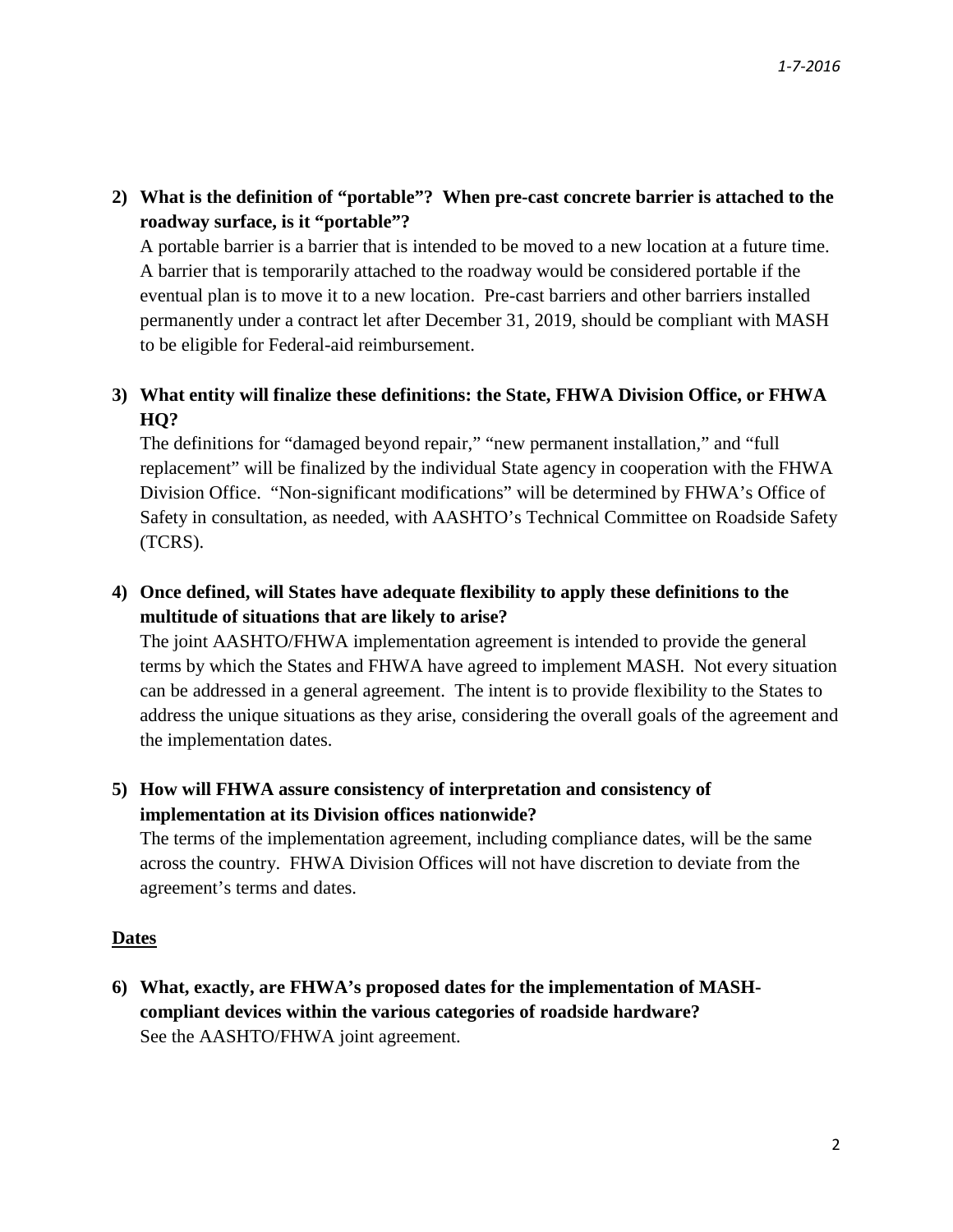### **7) Which category/date applies to the following:**

**a) Permanent moveable barrier (e.g., barrier that changes lane direction by time of day):** 

This system is in the category of "all other longitudinal barriers" with a sunset date of December 31, 2019.

### **b) Precast barrier for permanent installation:**

This system is in the category of "all other longitudinal barriers" with a sunset date of December 31, 2019.

#### **c) Barriers on top of retaining walls:**

This system is in the category of "bridge rails and all other longitudinal barriers" with a sunset date of December 31, 2019. Design guidance under MASH is available in NCHRP Report 663, "Design of Roadside Barrier Systems Placed on MSE Retaining Walls," at<http://www.trb.org/Publications/Blurbs/164243.aspx>

# **8) If a State DOT is unable to get a safety hardware device crash tested to MASH by the transition deadline due to funding problems or capacity at the crash test facility, will FHWA grant the State DOT an extension of the deadline?**

AASHTO TCRS and FHWA will evaluate and monitor the availability of MASH-compliant devices and revisit the Implementation Agreement as needed.

## **9) Can States be assured that industry can accommodate the dates that are being imposed?**

AASHTO TCRS and FHWA have both separately discussed the sunset dates with manufacturers and pooled-fund representatives and understand that the roadside safety community can accommodate these dates. AASHTO TCRS and FHWA will evaluate and monitor the availability of MASH-compliant devices and will revisit the Implementation Agreement as needed.

### **10) Do the crash test facilities have the capacity to test both proprietary and nonproprietary devices within the time frames specified in the proposed agreement?**

Based on discussions with crash test facilities and others in the roadside safety community, it is expected that the test facilities will have the capacity to meet the demand for crash testing. A bigger challenge may be identifying funding sources for testing non-proprietary devices, and funding for individual States to test their unique designs. As the research and development process takes time, it will be necessary for the roadside safety community to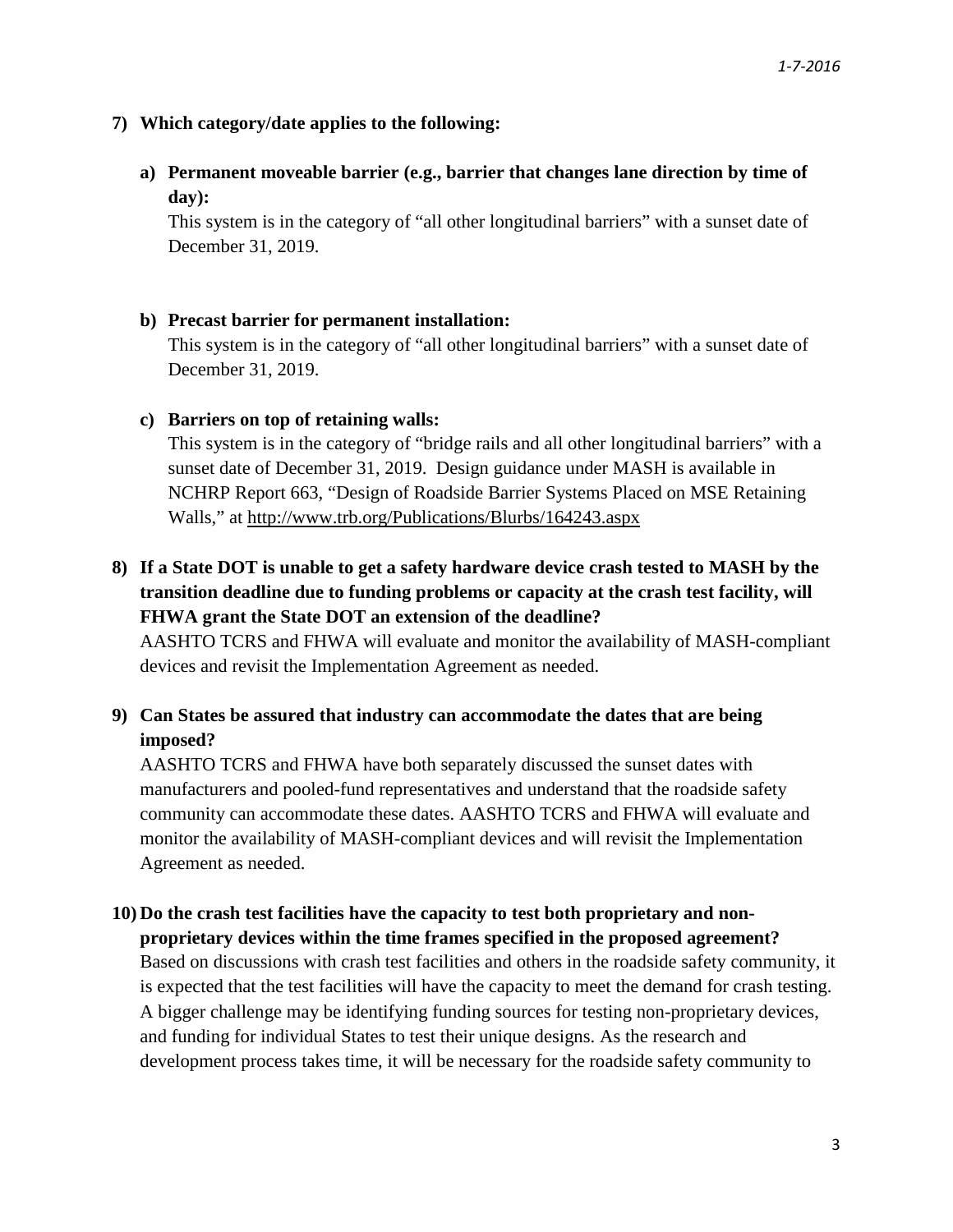begin identifying funding for testing as soon as possible to permit time for crash test scheduling.

#### **State Policies**

## **11) What flexibilities will States have in developing their guardrail replacement policies for projects** *off* **the NHS?**

On non-NHS facilities, the flexibility remains solely with the State to determine, based upon each State's policy for guardrail replacement. Per 23 U.S.C. 109(o), projects (other than highway projects on the National Highway System) shall be designed, constructed, operated, and maintained in accordance with State laws, regulations, directives, safety standards, design standards, and construction standards.

## **12) What flexibilities will States have in developing their guardrail replacement policies for projects** *on* **the NHS?**

On NHS facilities, states have flexibility to determine the level of guardrail replacement that will be required based upon their State policies. Regarding the NHS:

**a) Will FWHA accept programmatic risk evaluation (after the MASH implementation dates have passed) with a prioritized list for replacement?**  Programmatic risk evaluation is an acceptable method to establish priority programs for guardrail replacement.

#### **b) Does that plan extend to 3R projects?**

Yes. It is anticipated 3R agreements will outline the process to address non-compliant roadside safety systems.

**c) Regarding maintenance/3R projects, mill-fill projects, bridge deck overlays: will current State guidelines on guardrail replacement for those type of projects continue to apply after implementation dates?**

Yes. However, States should review and update their policies and 3R agreements, as necessary, to provide clear guidance on exactly what types of projects and/or impacts will trigger the need for guardrail upgrades (e.g., reduction in rail height, age of system, having to remove any portion of an existing barrier, etc.).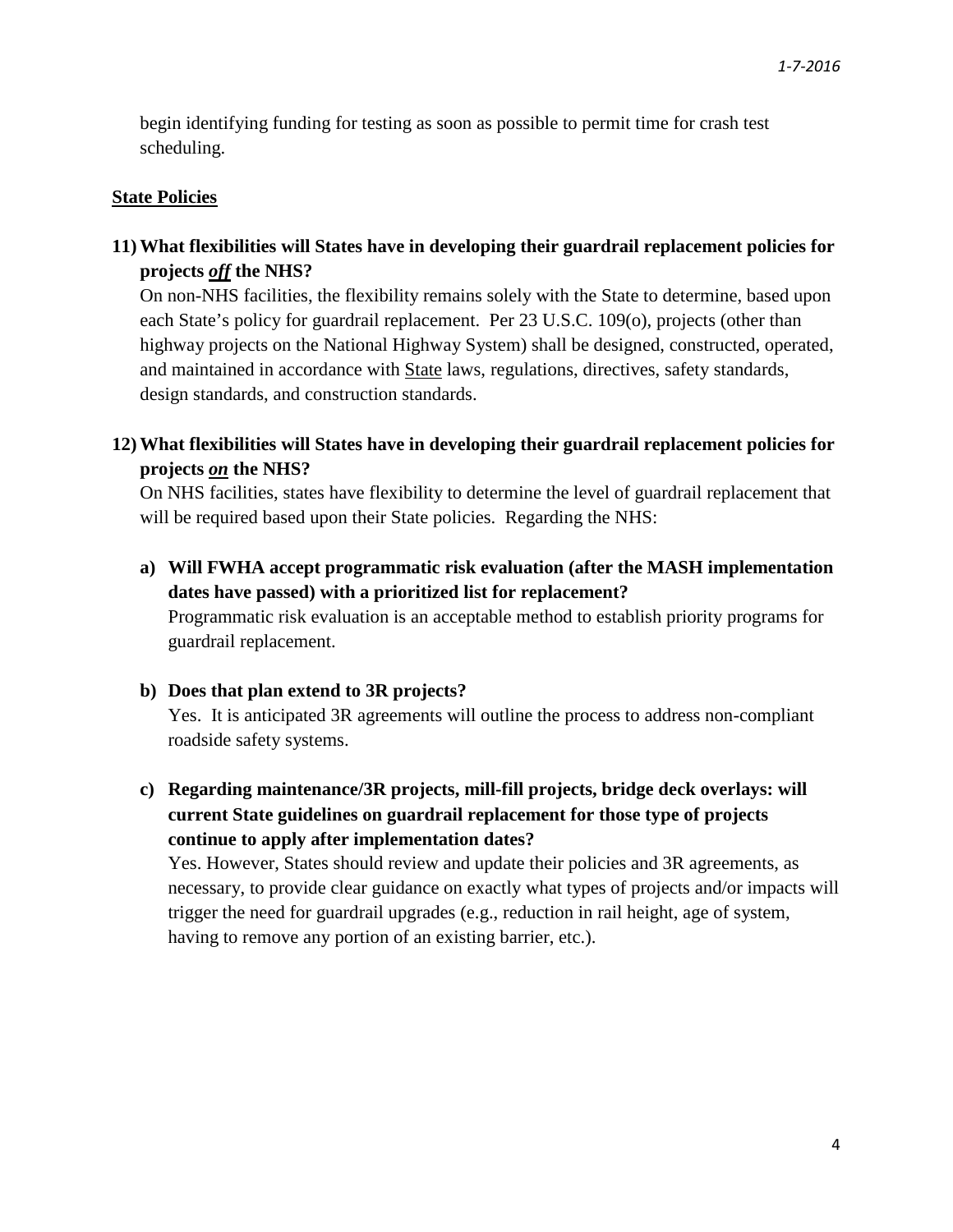### **Specific Situations**

**13) Will FHWA require States to upgrade roadside hardware to MASH on preservation projects, regardless of programmatic agreements, and if the current hardware is still functioning as designed and meets NCHRP 350?** 

It is envisioned that each State would develop its own guidance and practices to address these types of situations. Agencies are encouraged to upgrade existing highway safety hardware to comply with the 2016 edition of MASH either when it becomes damaged beyond repair, or when an individual agency's policies require an upgrade to the safety hardware. The guidance and practices should demonstrate that the State is moving forward in upgrading NCHRP-350 devices to MASH.

**14) Does full bridge replacement require replacement of long approaches of guardrail?** 

Each State should develop its guidance and practice to address these types of situations. Items such as age of system, composition of posts (i.e., steel or wood), barrier height, etc., may be considered. Full replacement of long approaches of guardrail will only be required if the intent of the project is to replace the approach rail, or if an acceptable (MASH-compliant) transition from the existing approach rail to the new bridge rail cannot be designed and constructed.Often, full bridge replacement involves significant work on the approach roadway that would affect the guardrail as well. If the existing guardrail extends beyond that limit, then the new MASH-compliant guardrail can be transitioned to the existing guardrail (e.g., transitioning one inch in height over each 12-foot panel length is acceptable).

**15) Will FHWA require Test Level (TL) 4 barriers on bridges? If so, will concrete bridge barrier that is considered TL-4 under NCHRP 350 be reclassified as TL-3 under MASH if a maintenance project is conducted on that bridge, even if the rail is not touched? Will States be required to upgrade it?** 

FHWA's current policy on bridge railings installed on the NHS is based on compliance to NCHRP 350 testing criteria to a minimum of Test Level 3. FHWA will work with AASHTO TCRS to provide guidance on appropriate test levels for MASH compliant concrete bridge barriers.

**16) When roadside hardware is damaged or is part of a "contract," can the upgrades be deferred and included in a State's upcoming safety improvement project based on the risks at a given site?** 

It is envisioned each State would develop guidance and practices to address these types of situations. However, full replacements on the NHS are expected to meet the sunset dates of the implementation agreement.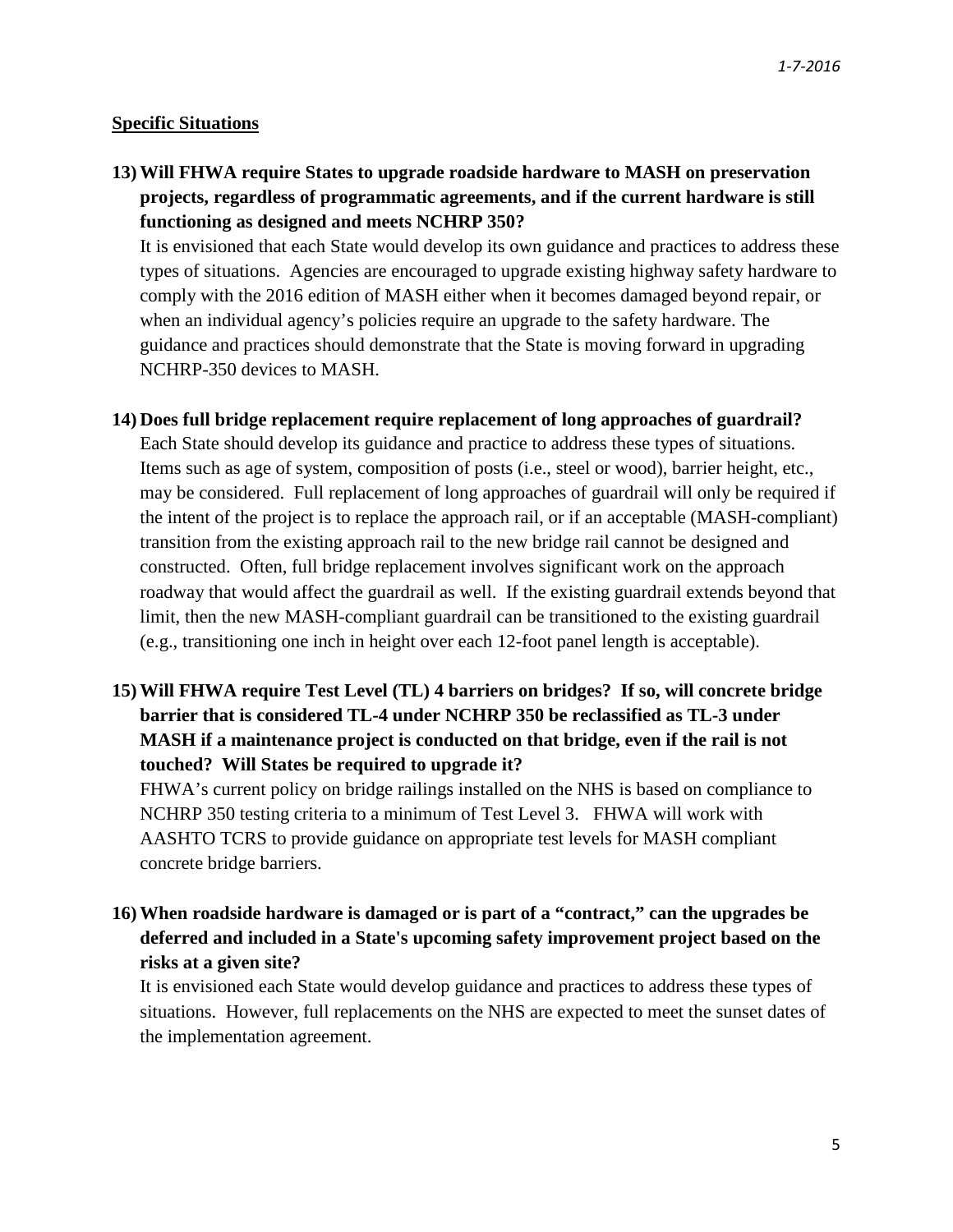#### **17) How will aesthetic rails in context-sensitive projects (existing and future) be handled?**

This type of system is in the category of "all other longitudinal barriers" with a sunset date of December 31, 2019. After this date, all new aesthetic rails or barrier will be required to be crash tested under MASH for the test level condition being applied.

### **18) Can finite element analysis be used for historic systems?**

Finite element analysis (FEA) may be used to evaluate non-significant modifications to hardware previously crash-tested to the MASH criteria. However, FEA may not be used as a substitute for full-scale crash testing of new hardware. After December 31, 2015, FHWA will not issue Federal-aid eligibility determinations for any modifications based on previous crash testing performed using NCHRP Report 350 criteria. FEA cannot be used to validate that a NCHRP 350 device meets MASH criteria.

#### **Implementation of the Agreement**

**19) Will FHWA issue a memo that identifies which systems are acceptable under MASH 2016 even though they have not been explicitly crash-tested under MASH 2016? For example, it is understood that the loading for TL-5 systems did not change from NCHRP 350 to MASH, and thus these systems would meet the MASH 2016 requirements. A similar memo was issued in 1997 on bridge railings: [http://safety.fhwa.dot.gov/roadway\\_dept/policy\\_guide/road\\_hardware/barriers/bridger](http://safety.fhwa.dot.gov/roadway_dept/policy_guide/road_hardware/barriers/bridgerailings/) [ailings/](http://safety.fhwa.dot.gov/roadway_dept/policy_guide/road_hardware/barriers/bridgerailings/)** 

FHWA will identify systems with a Federal-aid reimbursement eligibility letter on their website.

## **20) Can/will FHWA consolidate, maintain, and distribute a list of hardware meeting MASH 2016 criteria to assist States and for consistency purposes?**

AASHTO TCRS will coordinate with the FHWA Office of Safety to develop a list of roadside safety hardware meeting MASH 2016. This information will be provided to Task Force 13 to update the web-based barrier guide, located at [http://www.aashtotf13.org/Barrier-](http://www.aashtotf13.org/Barrier-Hardware.php)[Hardware.php](http://www.aashtotf13.org/Barrier-Hardware.php) and used by TCRS for the future update of the AASHTO Roadside Design Guide.

# **21) Will FHWA's web site of "Crash Tested Hardware" be updated on a regular basis to keep up with MASH testing?**

The date shown on the FHWA website reflects when the latest eligibility letter that was posted for a certain group of devices. Each group of devices has its own web page. For example, for work zone devices, the web page shows that it was last updated on September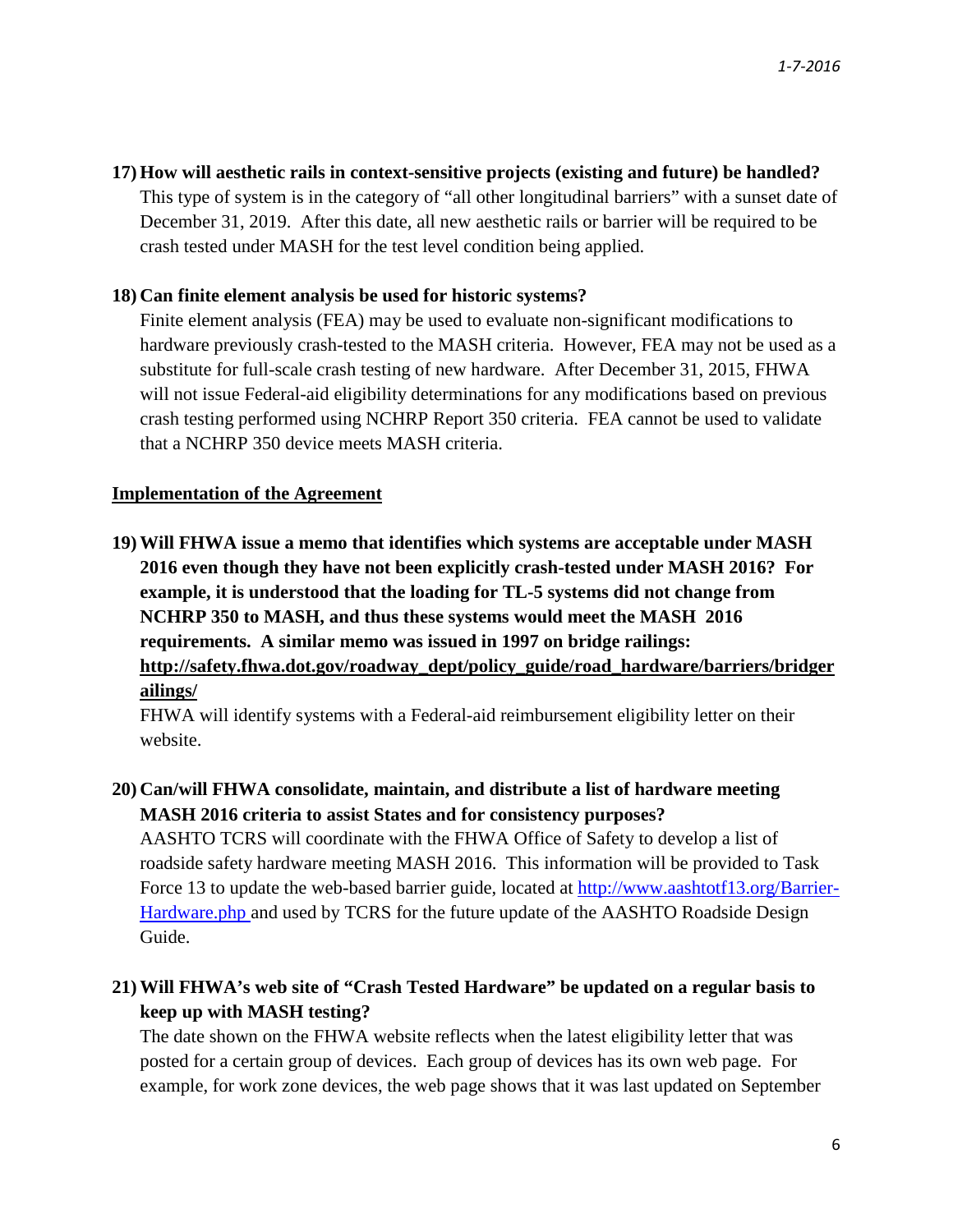30, 2015. FHWA will continue to update these web pages as new devices receive eligibility determinations.

**22) NCHRP Project 22-14(03), "Evaluation of Existing Roadside Safety Hardware Using Updated Criteria," resulted in NCHRP Web-Only Document 157: Volume 1:**  *Evaluation of Existing Roadside Safety Hardware Using Updated Criteria – Technical Report***. The objective of this study was to evaluate the safety performance of widely used non-proprietary roadside safety features by using MASH criteria. Will any Federal-aid eligibility letters be issued based on this research?** 

If FHWA receives a formal request for any of the hardware tested under this effort, it will be reviewed accordingly.

**23) Does the FHWA or TCRS anticipate any changes to the MASH crash test matrices (e.g., speed, angle, location of impact, orientation of vehicle, etc.) that would change the requirements for acceptance in the near future?** 

MASH 2016 includes new test matrices for cable barriers placed in sloped medians. Knowledge gained from research on the performance of safety hardware systems will drive the frequency of future updates to crash test matrices. The historic revision cycle for roadside safety publications has been 5 to 7 years. As happened with NCHRP 350 and MASH implementation, as revisions are being developed, the impact of the changes would be considered and an implementation plan developed.

## **24) Can feedback on in-service performance of existing devices be incorporated into the review and evaluation process?**

Yes, in-service performance evaluation is encouraged under MASH 2016 to evaluate the safety performance of existing systems, but may not be used in place of crash tests to determine whether devices meet MASH 2016 criteria. In-service performance may be used in setting priorities for retrofitting/replacing existing devices meeting NCHRP Report 350 criteria. FHWA may use in-service performance data for future decisions about Federal-aid eligibility of a given device.

#### **Funding**

**25) How will FHWA give consideration to competing mandates in the face of limited funding, as well as the potential effect of this new requirement on performance measures in other areas?** 

The question of how to balance and optimize investment in the highway system in the face of many needs in a fiscally constrained environment has traditionally been left to the States to determine the best path forward. Under MAP-21 requirements, State DOTs will establish performance targets that they will use to make project priority decisions. The funding